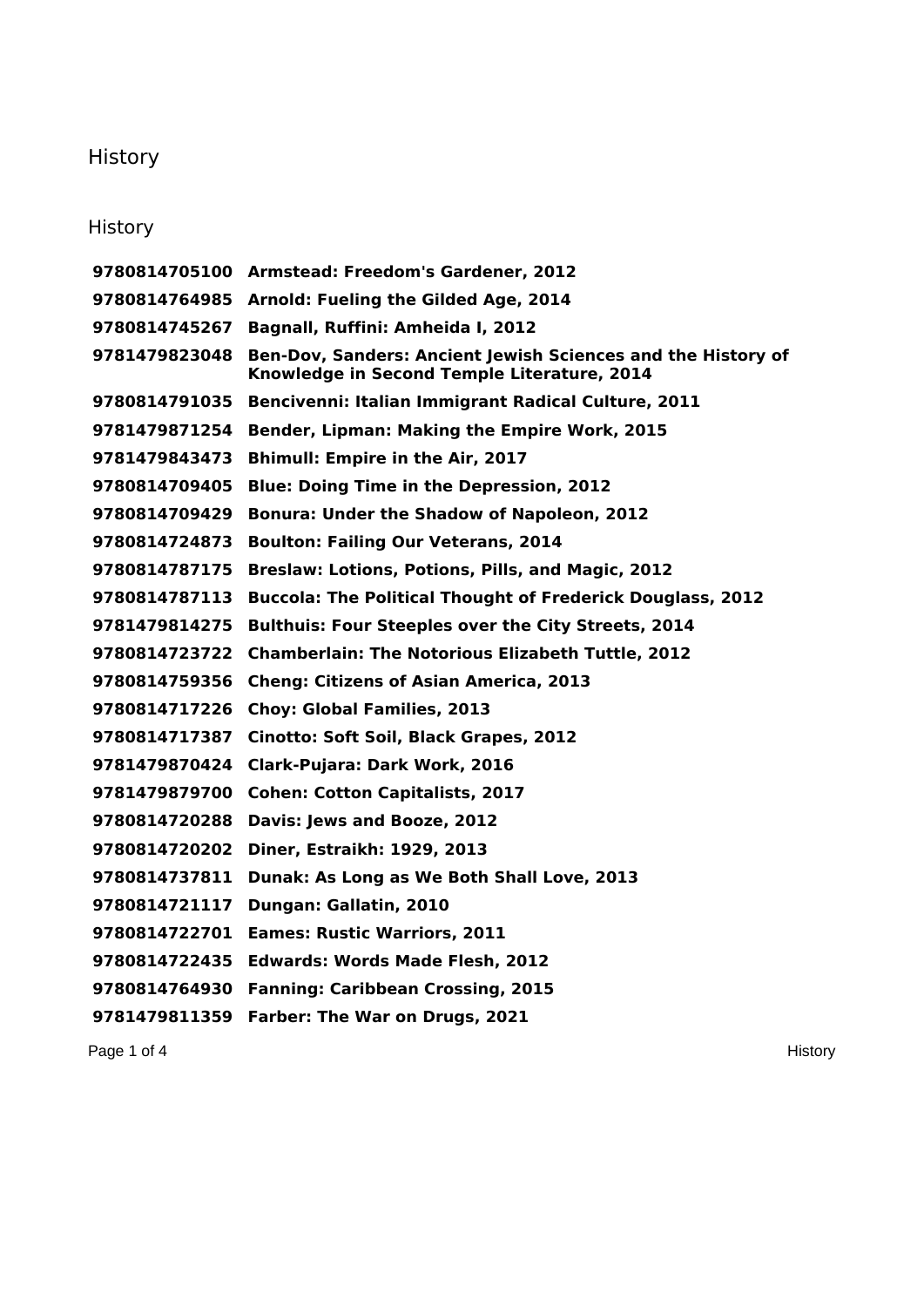**Foote: The Gentlemen and the Roughs, 2010 Foster, Berkin et al: Women in Early America, 2015 Foster, Norton et al: New Men, 2011 Frost: Hedda Hopper's Hollywood, 2011 Gore: Radicalism at the Crossroads, 2011 Graves: A War Born Family, 2020 Haidarali: Brown Beauty, 2018 Halter, Johnson: African & American, 2014 Hardesty: Unfreedom, 2016 Hart: Health in the City, 2015 Hatke: Aksum and Nubia, 2013 Haverty-Stacke: The Fierce Life of Grace Holmes Carlson, 2020 Hayes: Slavery before Race, 2013 Herrera: For Liberty and the Republic, 2015 Horne: Negro Comrades of the Crown, 2012 House: Controlling Paris, 2014 Hughes: Forging Napoleon's Grande Armée, 2012 Innis-Jiménez: Steel Barrio, 2013 Jackson: Highway under the Hudson, 2011 James: The Struggles of John Brown Russwurm, 2010 Kann: Taming Passion for the Public Good, 2013 Katz: All Together Different, 2011 Kersten, Lang: Reframing Randolph, 2015 King: Whose Harlem Is This, Anyway?, 2015 Knight: Working the Diaspora, 2010 Koot: Empire at the Periphery, 2011 Kopelson: Faithful Bodies, 2014 Kuhlman: Of Little Comfort, 2012 Lawrie: Forging a Laboring Race, 2016 Lee: Empires and Indigenes, 2011 Levy: Israel's Death Hierarchy, 2012 Lindgren: Preserving South Street Seaport, 2014**

Page 2 of 4 History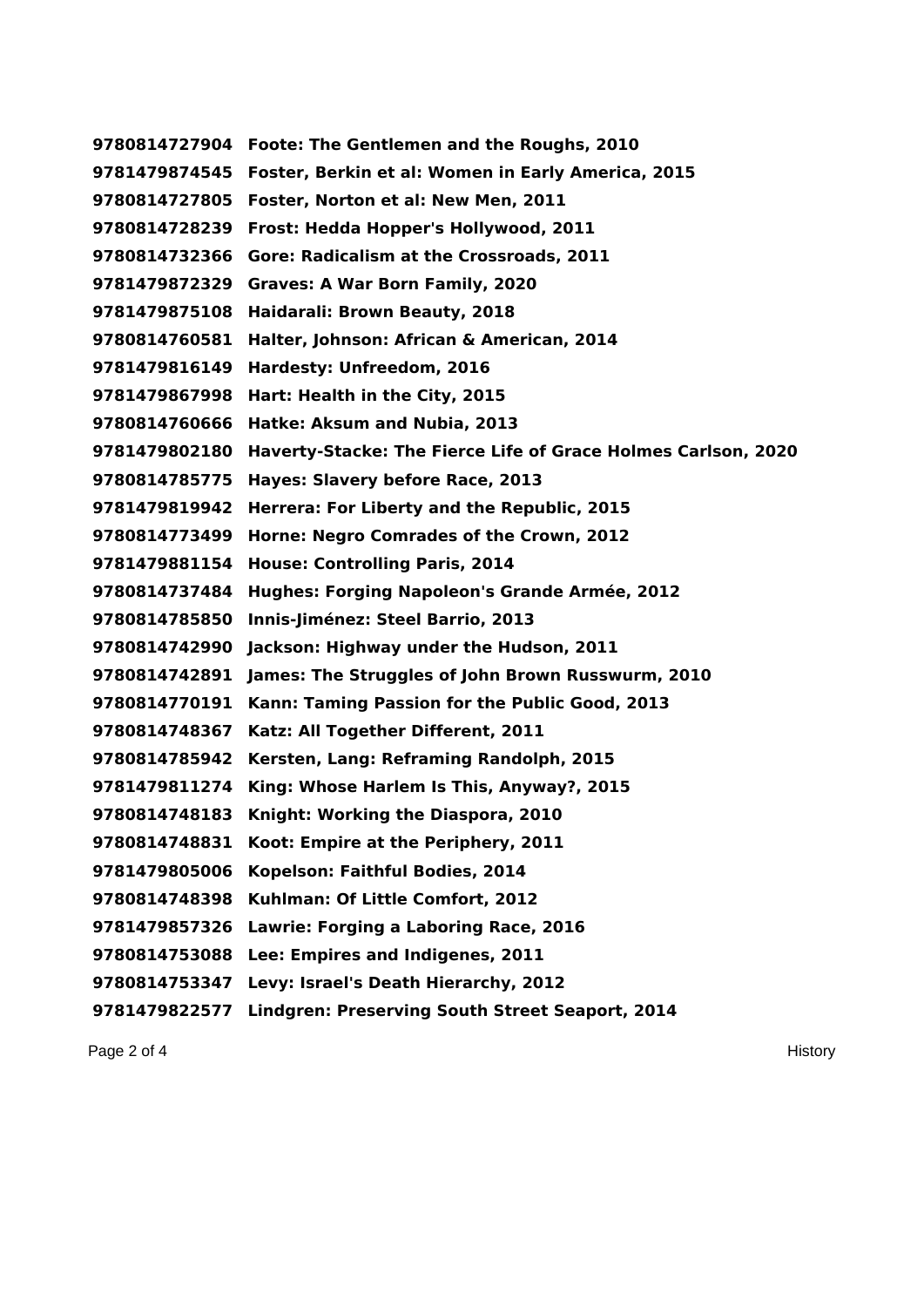**Luskey: On the Make, 2010 Marten, Fass: Children and Youth During the Gilded Age and Progressive Era, 2014 Marten: Children and Youth during the Civil War Era, 2012 Marten: Children and Youth in a New Nation, 2009 Martin: Government by Dissent, 2013 Martschukat, Goedde: American Fatherhood, 2019 Michels: Jewish Radicals, 2012 Miller: Managing Inequality, 2014 Moore: Cow Boys and Cattle Men, 2009 More: Transformation of American Sex Education, 2022 Nadell, Haulman: Making Women's Histories, 2013 Nelson: More Than Medicine, 2015 Onishi: Transpacific Antiracism, 2013 Ortiz: Beyond the Bonus March and GI Bill, 2009 Papas: Renegade Revolutionary, 2014 Pash: In the Shadow of the Greatest Generation, 2012 Pittenger: Class Unknown, 2012 Pomerantz, Vitz: In the Presence of Power, 2017 Power-Greene: Against Wind and Tide, 2014 Rabin: Jews on the Frontier, 2017 Ramold: Across the Divide, 2013 Richter: At Home in Nineteenth-Century America, 2015 Román, Olivas: Those Damned Immigrants, 2013 Ross, Benton: Legal Pluralism and Empires, 1500-1850, 2013 Rouleau: Empire's Nursery, 2021 Rubin: Well Met, 2012 Sarna, Mendelsohn: Jews and the Civil War, 2010 Schumaker: Troublemakers, 2019 Settje: Evil Deeds in High Places, 2020 Shockley: The Captain's Widow of Sandwich, 2010 Stearns: Satisfaction Not Guaranteed, 2012**

Page 3 of 4 **History Page 3 of 4**